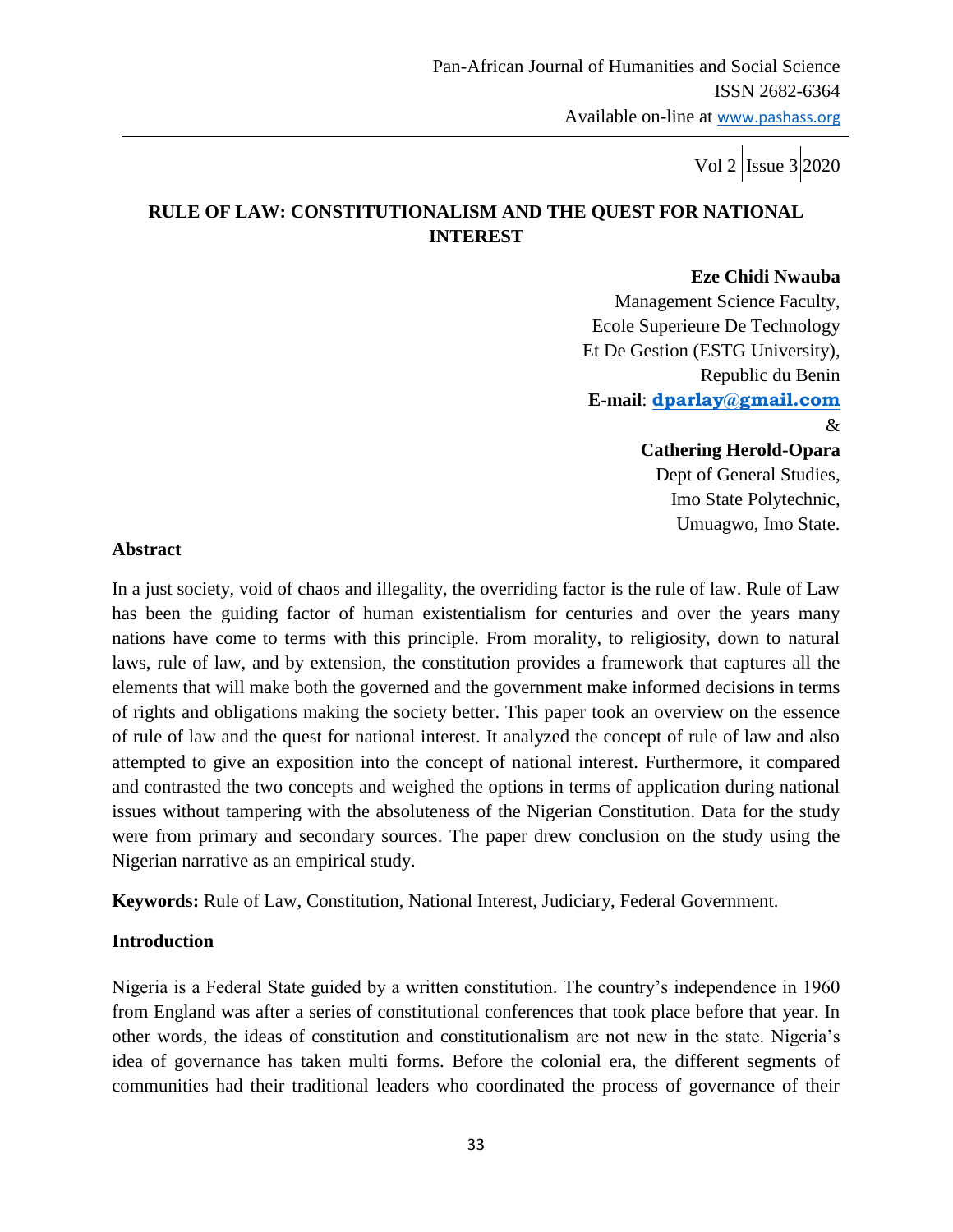communities. In other words, it is safe to admit that monarchical system has since been an indigenous sort of government known to Nigerians. About 1860, the British conceptualized the indirect rule with the colonialists majorly coordinating the affairs of the regions and protectorates and then Nigeria as a nation after the integration. The colonial masters governed with their Rules, Proclamations and Orders-in-Council which were imposed on Nigerians with little or no inputs from the masses. This became the status quo till the period of independence. Preceding the independence, the concept of what Nigeria called constitution was initiated into our polity and same was carried over immediately after independence.

The concept of Constitutionalism was first experienced in Nigeria when the Willinks Commission proposed that the concept of Fundamental Human Rights be brought into the Independence Constitution to ease the tension of the minority tribes in the nation. Nonetheless, successive military governments that have truncated democracy have dealt a big blow on the whole ideology of constitution and constitutionalism in Nigeria.

Normalcy was only returned in 1999 when the nation reversed to civil rule. Since then the concept of constitutionalism has been a front burner issue in our political, judicial and academic discourse.

On the other hand, the backbone of the Nigerian constitution, like most constitution globally, is the concept of the rule of law. Rule of law being a constitutional concept is the cornerstone of democratic governance in any given society. It further implies that everything MUST be done based on the laws of the nation. This means that both the government and the citizenry must always justify their actions and in-actions in law. Also, governance should be conducted within the framework of constituted rules and principles which curtails discretionary/dictatorial power which Simon (2012) colourfully posited as "golden and straight network of law as against uncertainty and crooked cord of discretion." which many dictators tend to base their decrees on.

In recent years, the ideology of rule of law in the Nigerian constitution seems to have taken a negative turn. Most cases that have found their ways into the judiciary came out unsatisfactory. From the issues of corruption in the judiciary, to disobedience of court rulings by the government, down to illegal detention of some of the outspoken citizens, the story seems to be endless.

The Federal Government on their part has justified the two issues of disobedience of court rulings by the government and illegal detention of some of the outspoken citizens to "National Interest". At a quick glance, this implies that the unity or interest of the nation is more important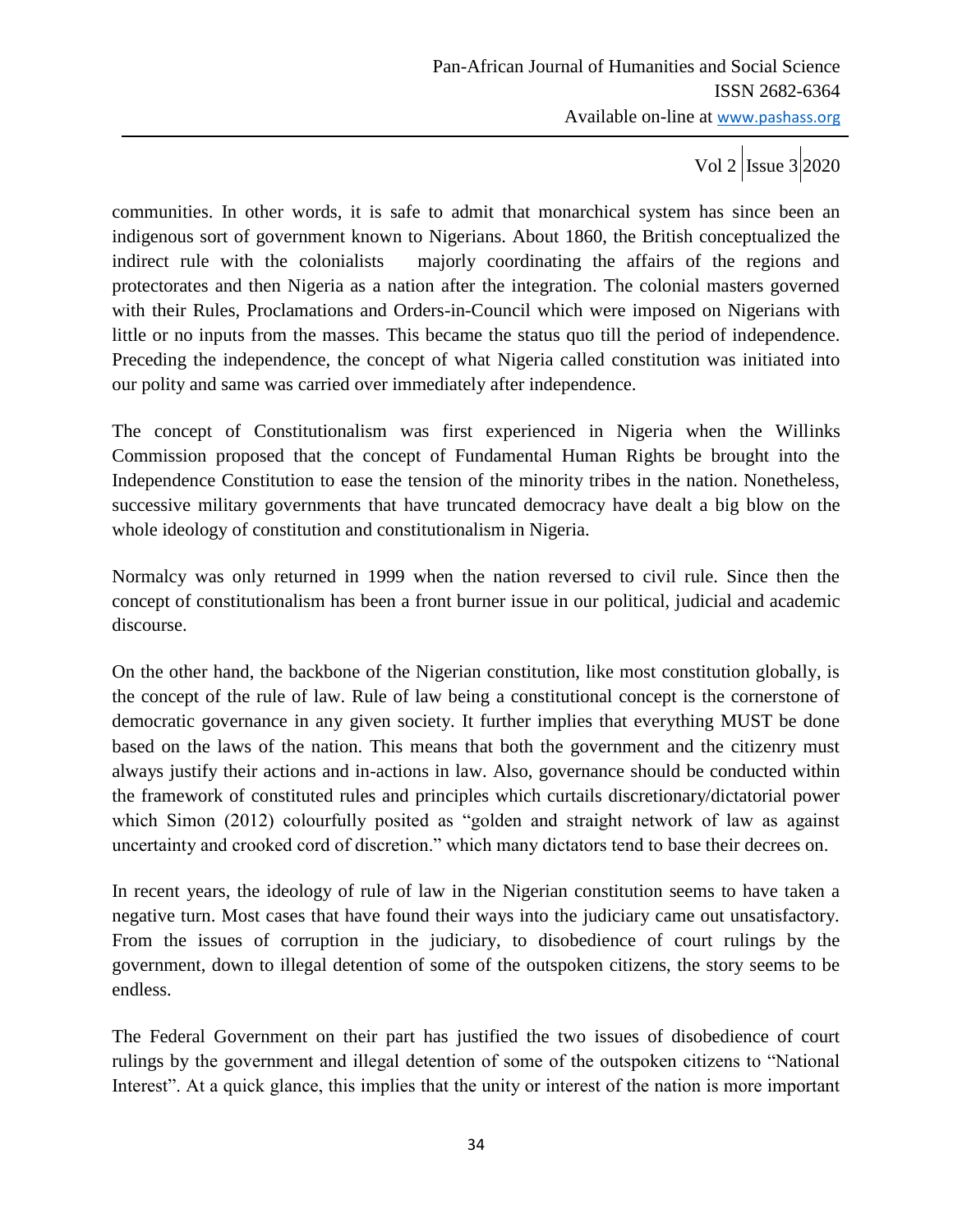than the freedom of one man and as such that one man should be incarcerated. Besides, they believe the safety of the 'offender' is not guaranteed should he live in the midst of co-citizens hence staying in a prison is safer.

As laughable as this submissions may be, it is the reality on ground in the Nigerian society and this forms the basis of this paper in which the author wants to assess and marry the concept of Rule of Law, Constitutionalism and the Quest for National Interest.

### **The Concept of Rule of Law and Human Rights**

Basically, rule of law is a liberty-based constitutional ideology which insists that everything must be done in line with stipulated tenets of the law. It encompasses such ideals as government based on the law, equality before the law and the independence, it also considers autonomy of the judiciary among others. The rule

of law is central and a prerequisite in a democratic system of government. It is the bedrock of constitutional democracy. It serves as a framework for creating an ideal legal system.

In A.V Dicey's exposition as paraphrased in The Black's Law Dictionary (1999), Rule of law is the absolute supremacy or predominance of regular law as opposed to the influence of absolute power and leaves out the state of arbitrariness, privilege or even of rule of wide unrestricted authority on the part of government … a man may be reprimanded for a breach of law but he can reproved for nothing else.

As much as this age-long definition has held sway for decades, it begs for answers in the present age due to lots of dynamics in politics. First is the supposition that a citizen can only be penalized for a breach of "the regular law" before the ordinary courts of law. The regular law here implies the common law of Nigeria and statutes. This assumption has been restrictive of the laws applicable now in modern societies which involve a large number of delegated legislation.

On the other hand, the essence of man indicates he is a being with value and the cognition of this intrinsic dignity and value shows imperative absolute rights of human beings. Those impregnable rights are the basis for justice and peace all over the globe. If the rights are ignored and disrespected, it will lead to barbaric actions which fall shorts of human moral sense. The world in which human person shall speak up, have freedom of speech, religious worship, freedom from fear, lack and want are the greatest dreams of human existentialism. Human rights then, are the basic rights which a human person possesses by default, i.e, inborn, simply because he or she is a human. Human rights are considered as universal, that is, it is for every person, no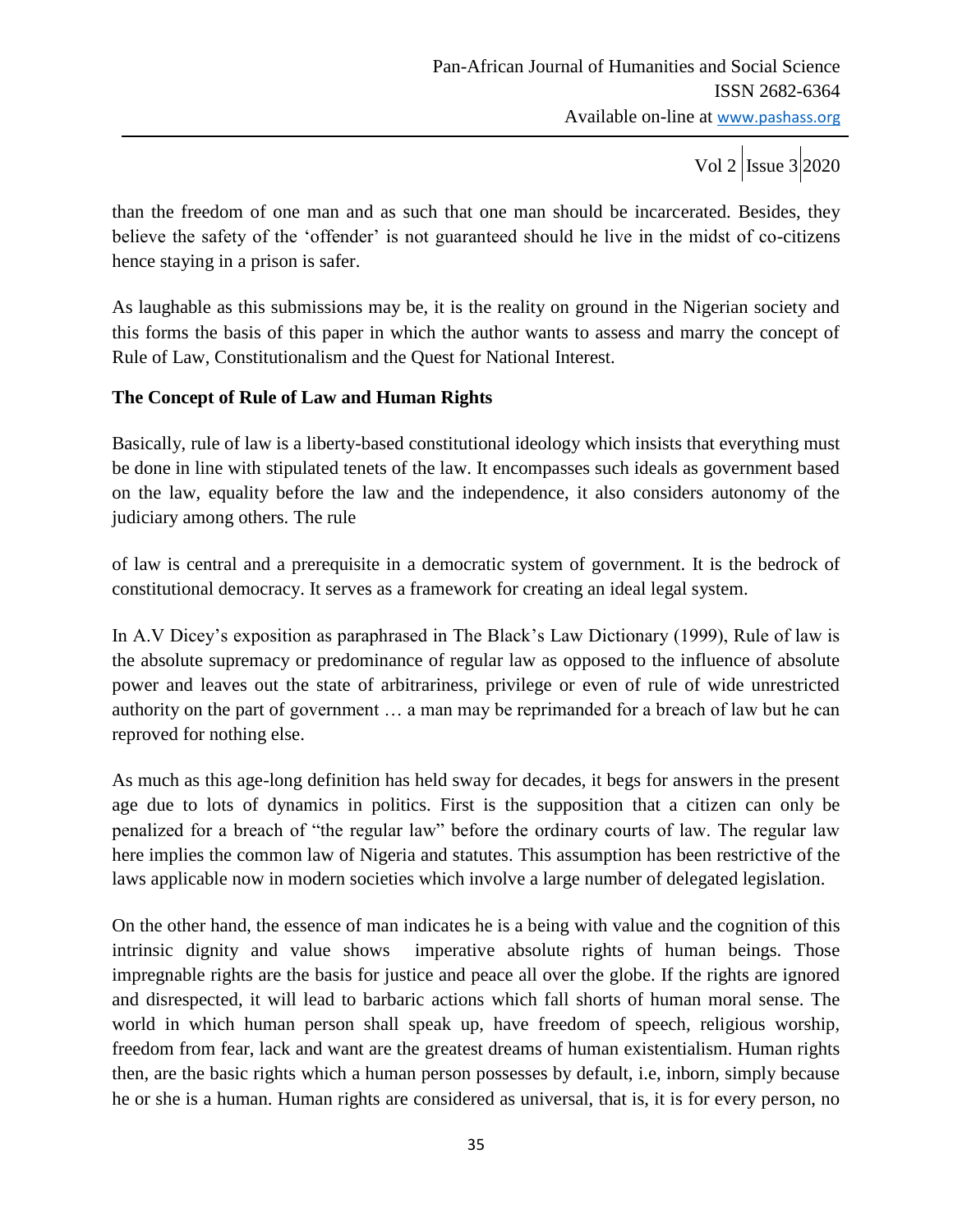Vol 2  $\vert$  Issue 3 2020

matter where he or she originates from. These rights in national and international law could be in form of natural or legal rights. It is noteworthy that what is referred to as "Right" has brought about lots of contention and continued to be a topic of continuous philosophical discourse. Rights as freedom from unlawful incarceration, torment, and death penalty are regarded as belonging essentially to all humans. Human rights are fundamental rights and

freedom that all people are eligible to irrespective of nationality, gender, ethnic origin, race, religion, language spoken, or other status. It also involves civil and political rights, which includes the right to life, freedom of expression and social, cultural and economic rights. It also includes the right to engage in election, to work and get education.

## **Concept of National Interest at a Glance**

The concept of national interest borders on the ideology that the common good of the people supersedes the interest of an individual or group of persons. It is on this premise that the illegal detention of people that oppose government policies are built on.

Many scholars of political science are usually at a loss in terms of precedence when it comes to these concepts. Should Rule of Law be considered above national interest or should it be the other way round? Should the supremacy of the law override the outcome of individual ideologies on the polity?

National interest, over the years, has been the reason for government's 'illegal' incarceration of people in some nations around the world. In countries where some people are spotted or regarded as threat to the unity or security of the people, the government resort to incarcerating such fellows regardless of court rulings in favour of the culprits.

The Nigerian narrative is not less unconnected. In recent times, the nation has witness the continual detention of various people that the law has freed but the government has failed to let them go. Amongst these individuals include the former National Security Adviser, Gen. Sambo Dasuki, a renowned political activist and the owner of Sahara Reporters, Omowole Sowere, and a few others. The founder of Indigenous People of Biafra, Mazi Nnamdi Kanu was also in detention for about two years before 'escaping' from the country.

The Nigerian Government are of the notion that the continuous incarceration of these individuals is for the common good of the people and at such moments the rule of law needs to be suspended.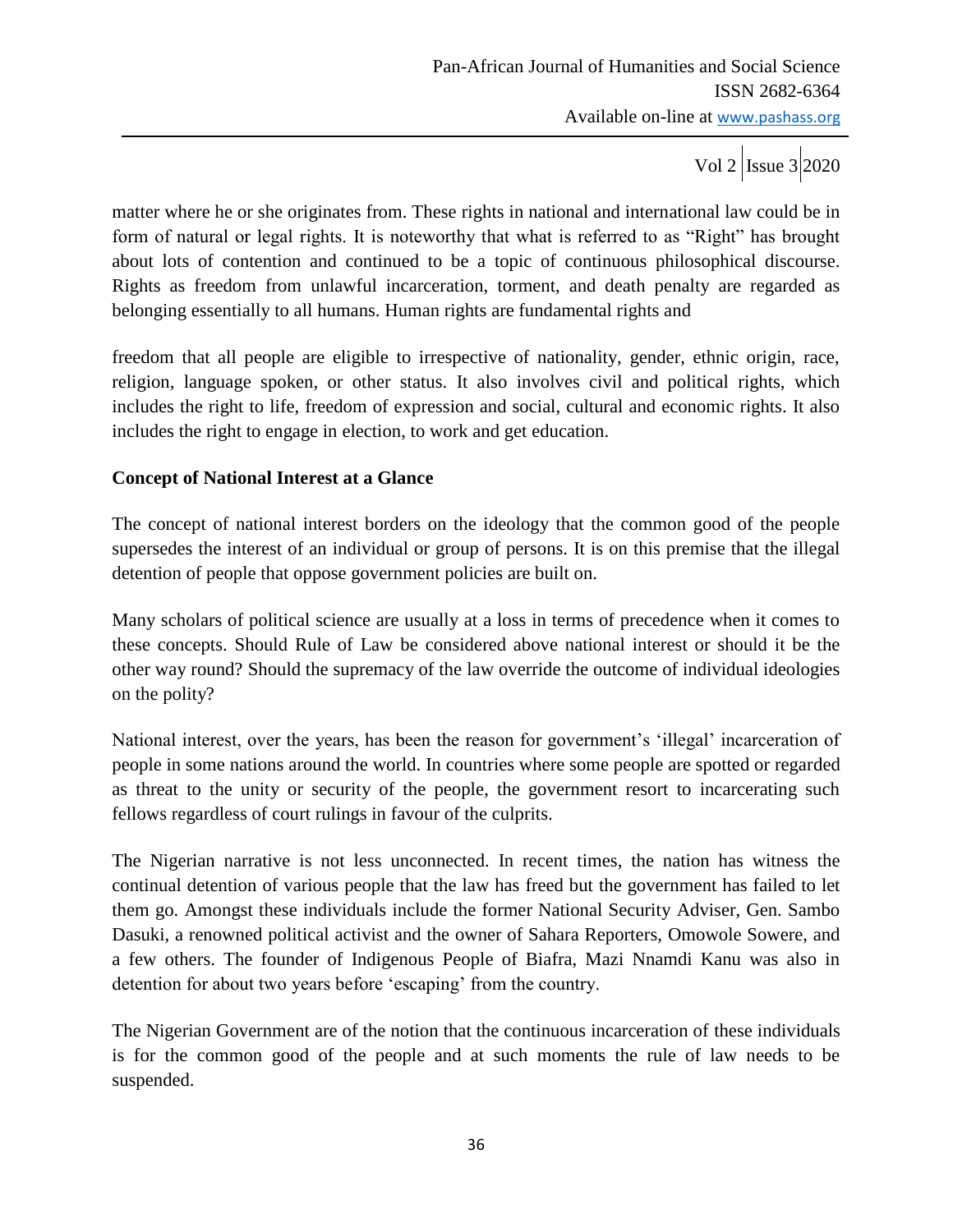As much as the Nigerian constitution enables the government to incarcerate members of the public on grounds of mental illness and conviction by a competent law court, the quest for national interest is usually being misused by government of the day to go after perceived 'enemies of the state' by reason of utterances.

### **Constitutionalism and the Quest for National Interest**

Constitutionalism as deduced from the generic word, constitution, is a fuzzy word. The word comes from putting together two words "constitution" and "ism" which leaves us with constitutionalism. Literally, it may imply the concept of putting the constitution of a people to use, that is, a constitutional government.

Constitutionalism cannot be said to have been authoritatively defined. However, scholars have put the ideology in descriptive form. Nduka (2009) defined constitutionalism as a system of political setting where the law is supreme (generally called "constitution"), in which all (particularly the whole machinery of government) is governed by the supremacy of the law, in which only the will of the masses (as defined through some pre-arranged institutional process, commonly through a super-majority voting system) can supersede and bring about change to the supreme law-constitution, in which changes can rarely be made due to the challenge of getting the required popular support, and in which checks and balances, separation of powers, and an independent judiciary committed to legal reasoning to safeguard the supremacy of the constitution holds sway"

Okoroafor (2008) covered the core of the descriptions rendered by different constitutional law gurus in a relatively few words when he posited that "constitutionalism takes cognizance of the need for government but stresses on the fact that a limitation be placed upon its powers. It implies in essence therefore a regulation on government, it is the antithesis of absolute rule; its opposite is authoritarian government". It further implies that constitutionalism could imply a constitutional government. This is a government that is coordinated with organized rules in a given constitution. However, the message needs to be gotten clearly. A nation may not expressly be running a constitutional government or practicing constitutionalism because it has a constitution. What is written in the constitution and its usability are the determinants to constitutional practice.

On the flip side, the quest for national interest remains an issue scholars continue to debate on. Many people are of the notion that national interest has continued to be the bane of our judicial system. They state further that national interest should not be at the expense of human rights.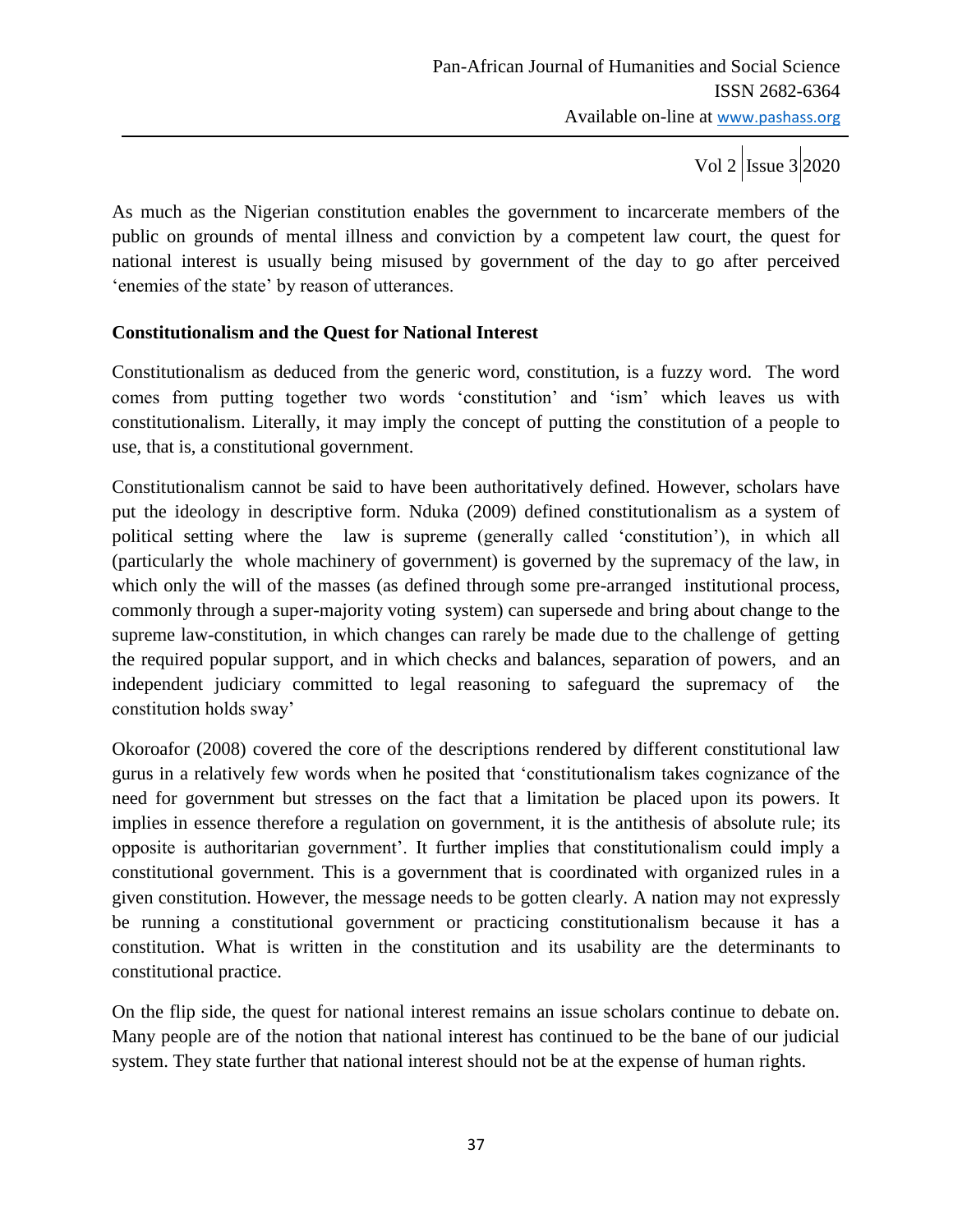According to Dada (2012), the protection of human rights in any nation"s constitution is an acknowledgment and partial fulfillment of the global obligation of nations to take combined and individual action in cooperation with the United Nations for the realization of universal respect for, and recognition of, fundamental human rights and freedoms. While the desire for the guarantee and protection of human rights as enshrined in national constitutions cannot be doubted, it is imperative to do an in depth content-analysis of these constitutional provisions with the intent of noting their real essence against the ideology of universality, interrelatedness and interdependence of human rights.

The basic of constitutionalism includes governance according to constitution, a representative/democratic government, separation of power, respect for human rights, independent judiciary/judicial review, control of the police/military and a well defined constitutional amendment procedure.

From the above basics, respect for human rights forms the nucleus of rule of law which places the rights of the citizenry above whatever name any government uses in putting members of the public behind prison bars.

Umoh (2015) posits that one cardinal issue with the Nigerian constitution which one might consider as denying it of its constitutionalism is the fact that it was not the reflection of the people"s will. In other words, it has failed to meet up with one of the primal values of a constitution. The 1999 constitution (as amended) is a clear reflection of military decree and the preamble to the constitution is nothing but a false declaration. As much as this is true, the citizens have generally considered the document as the constitution of the country.

Regardless of the fact that at face value, the constitution promulgate constitutionalism, the actions and inactions of the government of the day since 1999 till date and its machinery more often than not are not in conformity with the content of the constitution. The following are a few of the activities of the government that is not in tandem with the principle of constitutionalism with chief amongst them being national interest.

## **Pitching Rule of Law against National Interest**

Essentially, it is not a bad idea to put security and the national interest first, over the rule of law and human rights. It is a philosophical theory in statesmanship, which is guided by the philosophy of necessity and the protection of the nation. This by no means puts an imponderable stress on the mind to grasp. It is a fundamental rule in politics and diplomacy when faced by existential issues that needs balancing between rights and necessity. At a time when the overwhelming bulk of Nigerians are longing for decisive means to tackling national security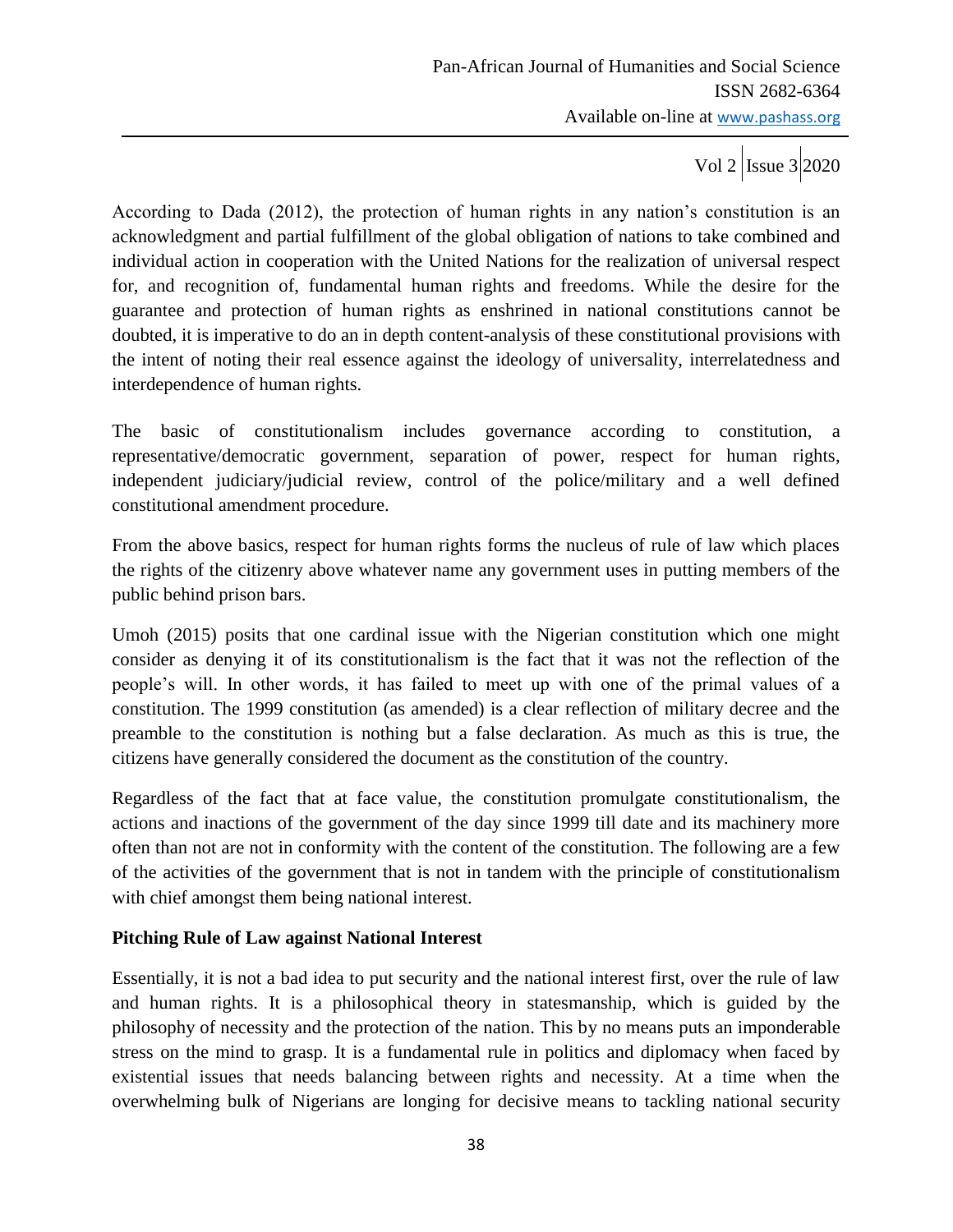Vol 2  $\vert$ Issue 3 2020

challenges and making sure that there is a robust war against corruption, such efforts in the mire of contention and narrowed premises do not provide much of a substitute to look forward to. The constricting of the scope of action open to the nation, and circumscribing it by imposing boundaries apparently issuing from arguments foretold in the rule of law and following of human rights, would not be of much help when it comes to urging action towards addressing such necessities. (George, 2018)

In the Nigerian narrative, it should be understood that it not necessary to take issues with the President at every opportunity however propitious. A bit of respectful restraint is called for when following pronouncements made by a leader, who sees issues from a parallax viewpoint rather than the thinned visible prism of the habitual critics and the self-acclaimed public commentators.

In various platforms, the current Nigerian President, President Muhammadu Buhari has asserted that the rule of law must sometimes be placed under national security interests. The President"s "philosophy of necessity" as one might term it, has been taken by many as an attempt to roll back some issues on the rule of law and respect for human rights, hence, the preliminary to degenerating into dictatorial rule in the country. According to Peterson (2019), such alarmist interpretations, or better put, misinterpretations and unfounded opinion to the President"s remarks which he made at a forum of legal practitioners, can only be described as baseless intrusions into the private recesses of the President's mindset. They aim at drawing out from there unplanned ascription of contemplated alterations to our statutes, that would allegedly have far-reaching effects on the democratic dispensation that the nation is now experiencing.

Proclaiming that the rule of law can in certain circumstances, be subsumed under, and even be taken over by more important national security considerations, is a statement of transitional policy and not a doctrinal confirmation. It does portend towards a long term or an abiding modification of the constitutional principle and precedents that guides our philosophy of governance.

The demand of national security considerations sometimes taking over legal provisions can understandably be adjudged to be reality under some limited or circumscribed situations. There is no doctrine known to that states that the enjoyment of human rights per se, or the usages of the rule of law are absolute and have no extent, and are therefore ceaseless both in their construct and reach. The mere fact that the enjoyment of one's human rights ends at the point where the rights of other people are infringed upon, puts restraint if not in principle at least in practice, on unbound enjoyment of such rights. The law is objective and almost clinical in its composition. Elasticity in interpretation makes the law superfluous hence, of little impact when seen as a model for guiding individualistic conduct and establishing boundaries on planned acts and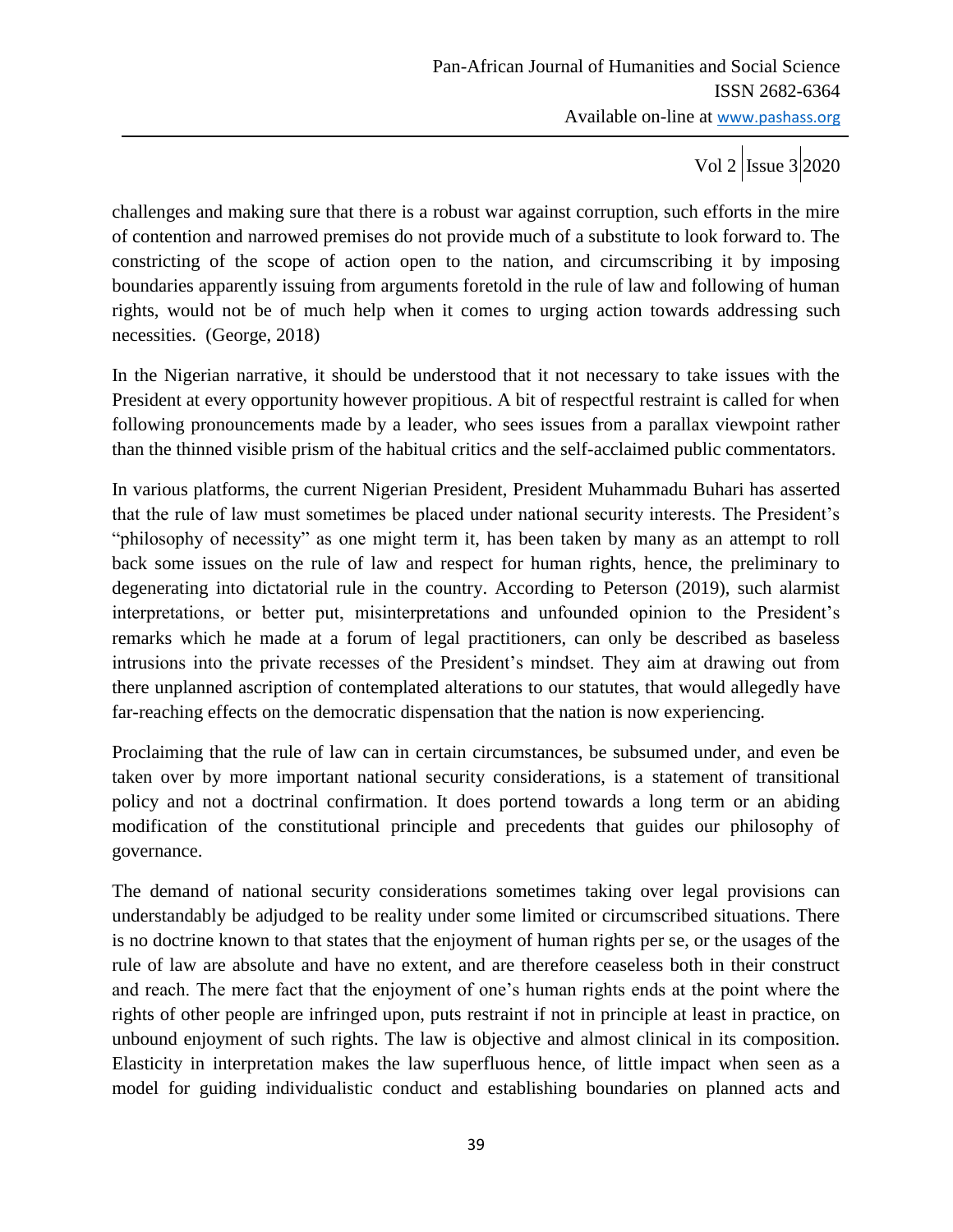activities. Even the freedom of thought becomes an impediment if a mental process is translated into activities that obstruct the enjoyment of life, liberty and joy of others. These are exactly the outcomes of corruption, terrorism and sundry threats to decorous society and the interest of the nation, which are formed in the minds of people as aforethought actions, and purposely carried out by the actors. Absolute freedom is an illusion either in natural law or in positive law. Such conceptions are bound by intrinsic limitations that can be called forth and applied under certain circumstances. One of such parameter is the paramount need of national security and the defense of the nation. The nation, in the mythical Hegelian conception, must uphold itself as a primary duty and responsibility, by any way possible. Such an outlook places the nation over and above any law, principle or philosophical system including the abstract perception of the rule of law and human rights, at least theoretically. Even the Marxian philosophy "withering away of the State" as propounded by Frederick Engels, is in itself a historical procedure in the achievement of which the nation must use all medium applicable to defend itself and maintain its supremacy and sovereignty, in guiding national policy before its theoretical obliteration.

Disu (2014) posits that every human rights and the rule of law can only be applicable under safe conditions of security and reasonable certainty about what the next day might bring. Giving grandness to law and order is plainly laying the foundation stone for the security of life and property, as well as empowering the perpetuation of the rule of law and human rights. This does not equate a recrudescent strategy or understanding of rule of law and enjoyment of human rights.

The Defense of the Realm Act (DORA) was passed into law by the House of Commons at the "Mother of Parliaments" on 8th August, 1914 at the eruption of World War I without a discussion in the United Kingdom. It was an anticipatory criterion chosen to curb the possible threats to the State and all activities that could sabotage the war effort. The Act severely circumscribed and even removed basic freedom like freedom of speech, press freedoms and allowed for imprisonment without trials, all were for the reason of national interest in war time.

During World War II, Germans were interned in the UK based on the ideology of national interest and possible threats to the security of the state. Likewise laws were passed in the United States, due to the surprise attacks launched by the Empire of Japan on Pearl Harbour on 7th December, 1941. One consequence of these laws was the incarceration of more than 100,000 Japanese in that country for the time period of the war. (Andrenjo 1987)

Few years ago, the United States brought in sweeping measures under its Homeland Security provisions, after it was attacked surprisingly by terrorists on 11th September, 2001. Prior to those attacks and its proclamation of "war on terror", the United States had made several modifications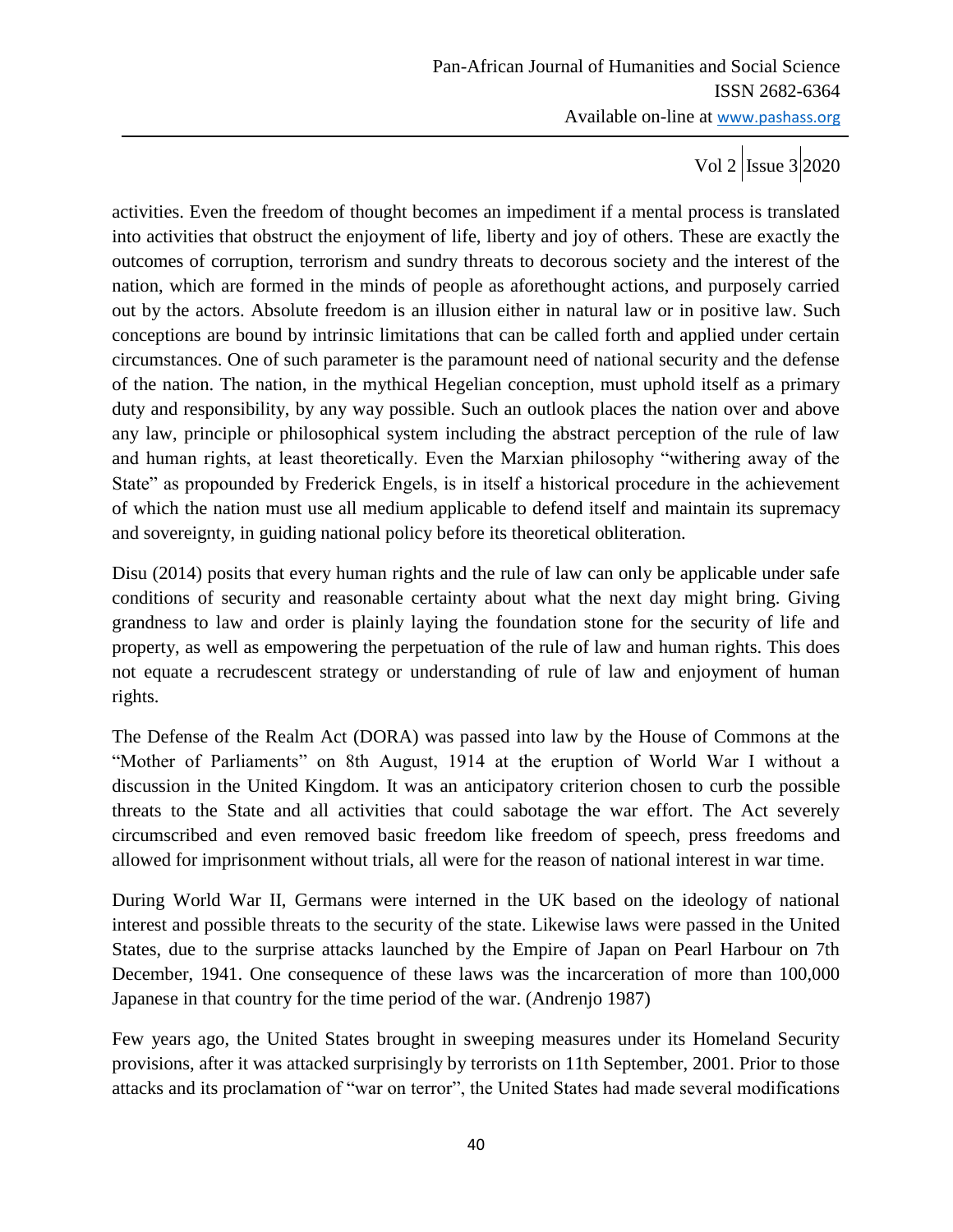to its position on the rule of law and human rights, which allowed for such things as involuntary public presentation of suspects and extraction of information under duress (using torture such as water boarding or other extreme interrogation strategies).

The paper is not to defend the positions used by the United States in those difficult periods and unexpected state of confusion and mystification that confronted its successive governments since the so-called 9/11 attacks. The paper is basically trying to make a point that under extreme situations and momentous challenges, states are duty-bound to mete out certain expedients that are predicated on principles and normative standards, and make use of practical and once in a while painful measures that could sometimes deviate from the rule of law and even morality. Such circumstances should not be the regular state of affairs, but should be seen as aberrations and extreme measures occasioned by, and put upon the State to adopt by force, to defend itself and its citizens against conspicuous threats and distractions that subvert the commonwealth and national interest.

This can be related to what President Muhammadu Buhari was advocating when he so frankly and courageously bared his mind at the Nigerian Bar Association (NBA) National Convention in 2018. Coming up with such a weighty suggestion before an audience of so critical and learned men and women, certifies to the President"s mindset as a reformer. Any leader with a time period mindset but with a limited time and restricted situation is bound to feel strained by the limitations that are unnaturally set by the law in apprehending and reversing the state of rot in the nation today. The pace and momentum with which the law responds to the demand for action in handling those issues that jeopardizes national security such as pervasive corruption, communal clashes, terrorism, etc, would seem unrealistic hence painfully slow, to be of usefulness to the leader in registering headway in tackling the glaring existential threats to the nation.

Both the rule of law and human rights seek to establish the wellbeing of the state, without which they have no meaning. Calling forth the two principles and using them at the same time for an individual animal living in the state of nature would be a superfluous and empty exercise. They can only have impact and meaning when used in the light of their effectiveness on a living community of human beings, who are into different variation of transactions at both the individual and group stages. It is in such situations that the rule of law can be called forth, and human rights can be brought forth to guard the parameters of individual and group interests and obligations. President Muhammadu Buhari"s viewpoint therefore, can be accepted from the radical position, especially as they tackle the unfruitful and cursory conception of the rule of law and human rights. His brave and radical decisive submission about the dominance of national interest cannot be contested from the viewpoint of history, even if tackled from the legal perspective.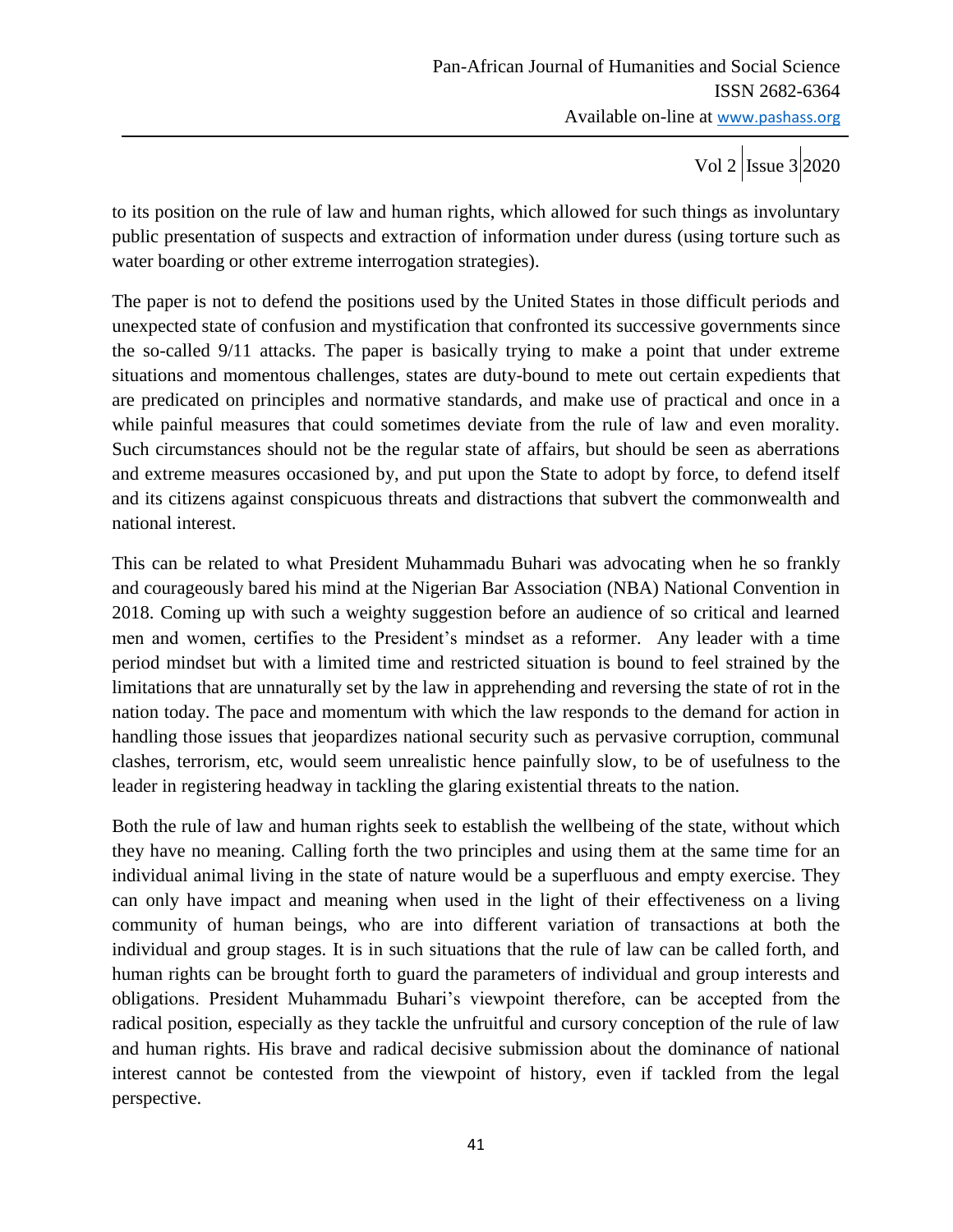Alternative facts do not necessarily imply re-enacting or rewriting the rules or repositioning the evident realities. They imply taking up fresh and different steps to issues and matters that has to do with the propagation of ideals that promotes progress and defend the common good of the polity. From this viewpoint, Nigerians must be redirected from their libertarian disposition towards the rule of law and unrealistic claim on the enjoyment of human rights under all situations. Rights in all conditions must be checked with privileges. This implies that anybody claiming the perquisite of rights and needing defense under the law must first and foremost be answerable for their actions and be responsible for their deeds. They must also take cognizance of the limits placed by the law itself to the enjoyment of human rights either as settled by global standards or established by the nation"s juridical frameworks. This should also lead to the knowledge that the rule of law is of little usefulness without the consequential invocation of obligations of the person or group towards the nation. Essential rights which include the right to life and property, promotion of human dignity, and protection of activities and patterns of living that do stand against good morals, and equally not degrading to the larger society must all be based on the state of order and condition of security. Without going too far into the deep complexity of the law, it can be resolved by maintaining that there is a never-ending opposition between Natural Laws and Rights on one hand and Positive Laws and Rights on the other hand. In today"s world, human rights discussion is depicted along the lines of leveling of the conflicting understanding of these two legal factors. Human rights, which are settled first in the Universal Declaration of Human Rights (UDHR) and afterwards in other processes among which is the Nuremberg Laws etc, must ultimately be foreseen upon protecting the peace and harmony in the nation. As so rightly posited by Newman, J. H. (2008), there can be no society that is void of order. It is pertinent that people of obscure enthusiasm who rush into the fry without having a rethink should take time to think over the issue of rule of law and national interest before crucifying those in support of national interest against rule of law on their hurriedly conception and passing modifications of self-righteousness and absence of foresight.

#### **Conclusion**

Governments trust in a range of measures, which include political, economic, and military power, and also diplomacy to implement national security. Sometimes, they may also resolve to build the framework of security in regions and globally by reducing international causes of insecurity, such as climate change, political exclusion, economic inequality, and nuclear development.

The concept of national security remains open to different perspective, having originated from simpler definitions which stressed on freedom from military threat and from political compulsion. Conversely, the rule of law has been noted as the "authority and influence of law on